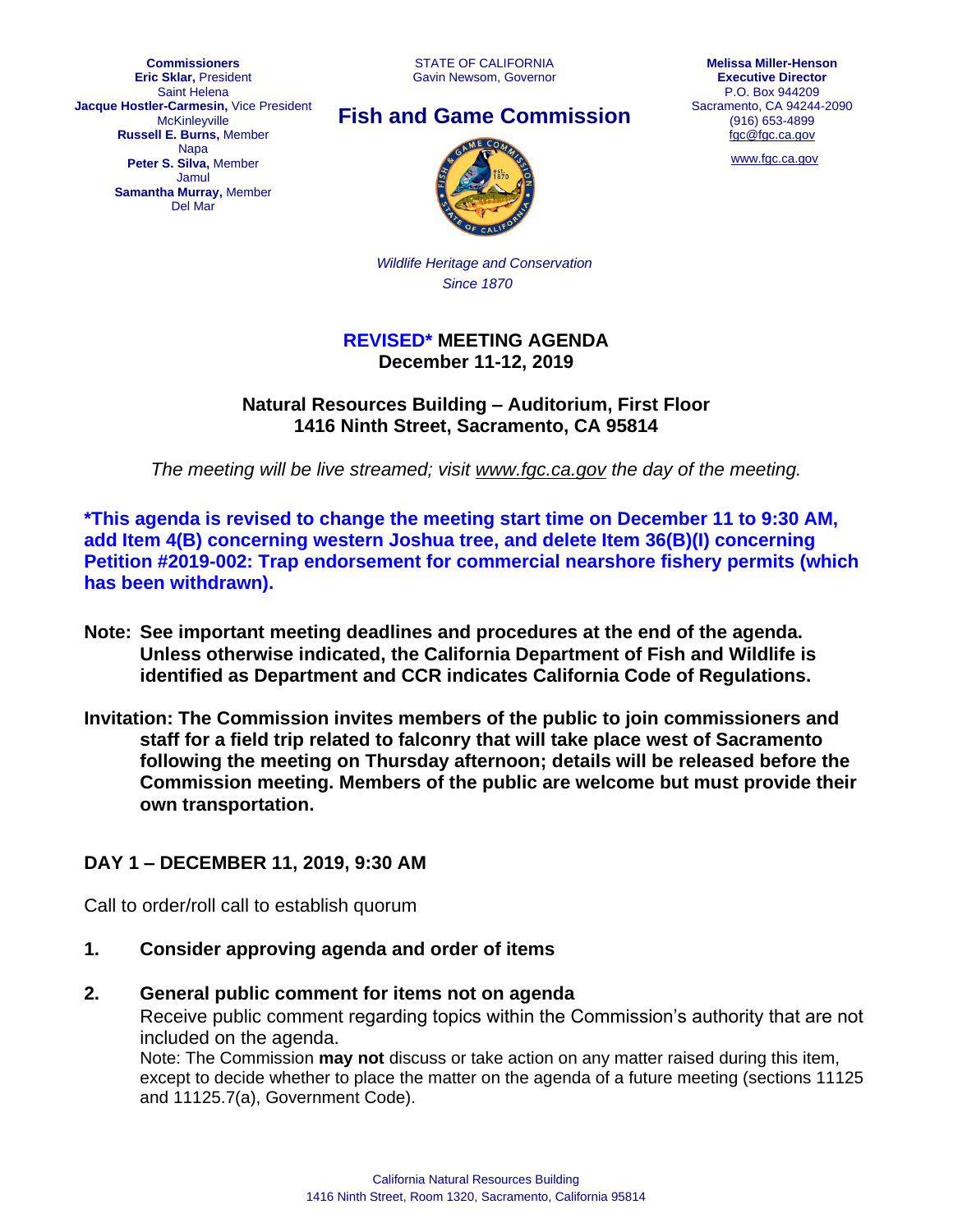# **3. California Waterfowler's Hall of Fame**

Commission recognition of newly-inducted members of the California Waterfowler's Hall of Fame.

# **CONSENT ITEMS**

# **4. Western Joshua tree**

- (A) Receive a petition to list western Joshua tree (*Yucca brevifolia*) as a threatened or endangered species under the California Endangered Species Act (CESA). (Pursuant to Section 2073.3, Fish and Game Code, and subsection 670.1(c), Title 14, CCR)
- (B) Consider approving the Department's request for a 30-day extension to review the petition.

(Pursuant to Section 2073.5, Fish and Game Code)

## **5. Shasta snow-wreath**

- (A) Receive a petition to list Shasta snow-wreath (*Neviusia cliftonii*) as a threatened or endangered species under CESA. (Pursuant to Section 2073.3, Fish and Game Code, and subsection 670.1(c), Title 14, CCR)
- (B) Consider approving the Department's request for a 30-day extension to review the petition. (Pursuant to Section 2073.5, Fish and Game Code)

# **6. Mountain lion**

Receive 90-day evaluation report from the Department for the petition to list mountain lion (*Puma concolor*) as a threatened or endangered species under CESA. (Pursuant to Section 2073.5, Fish and Game Code)

*The Department will recommend that this item be continued to a future meeting.*

# **7. Wild trout waters policy**

Receive Department recommendation and consider adopting proposed amendments to the Commission's Designated Wild Trout Waters policy. (Pursuant to Section 1727, Fish and Game Code)

## **8. Possession of nongame animals (nutria)**

Consider adopting proposed changes to regulations for possession of nongame animals, in order to exclude nutria (*Myocastor coypus*) from the list of nongame animals that can be possessed alive with a special permit. (Amend Section 473, Title 14, CCR)

## **9. Delta Fisheries Management Policy and Striped Bass Policy**

Discuss and consider adopting a Commission Delta Fisheries Management Policy and an amended Striped Bass Policy.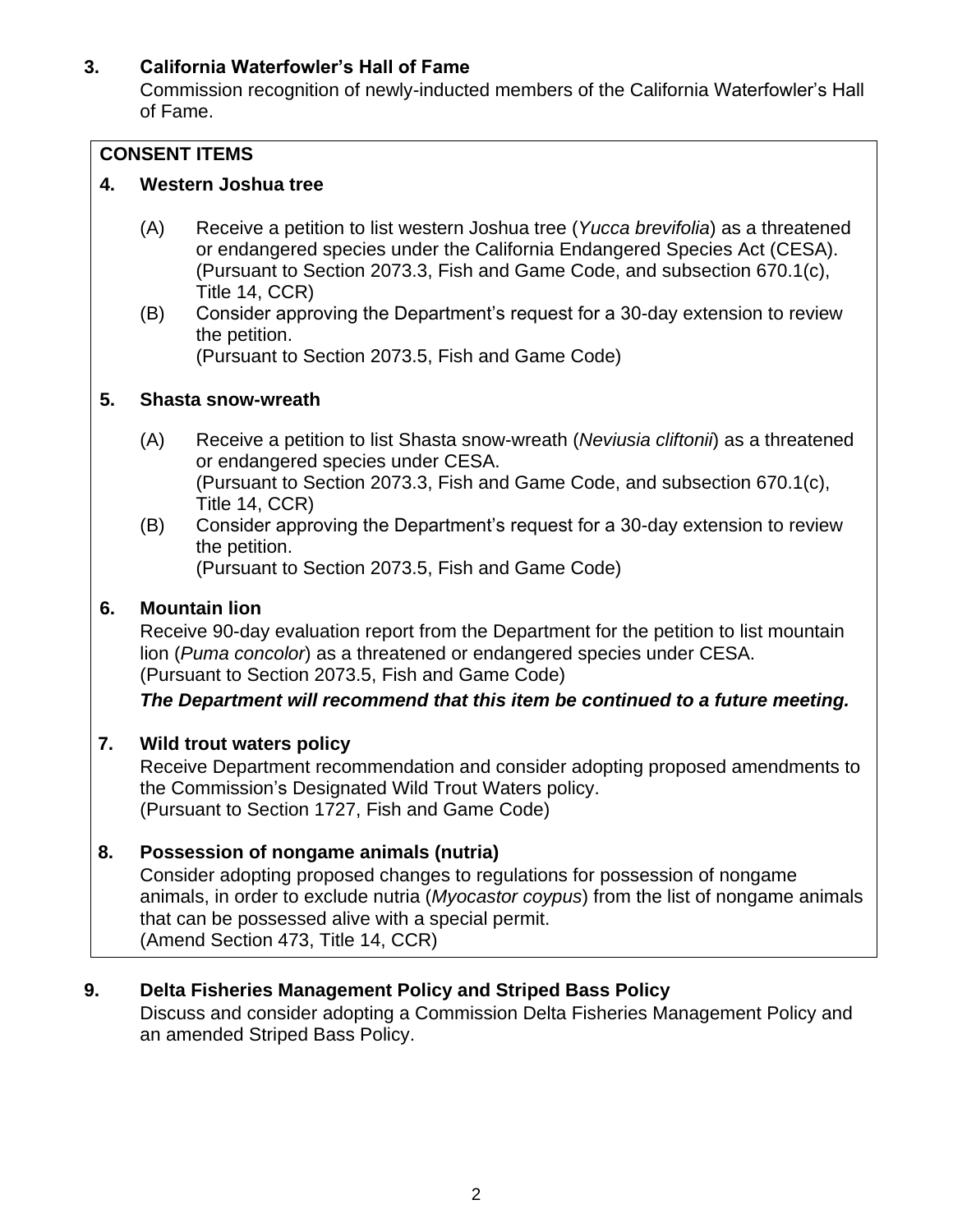## **10. Executive director's report**

Receive an update from the executive director on staffing and legislative information.

#### (A) Staff report

- I. Consider staff request to submit comments to the California Law Revision Commission for Phase I review of its tentative recommendation for a new California Fish and Wildlife Code
- (B) Legislative report and possible action
	- I. Discuss HR 3399 and consider authorizing a comment letter to support including California in the federal nutria eradication program

#### **11. Strategic planning**

Receive an update on the strategic planning process and discuss potential goals and objectives.

#### **12. Department informational items (wildlife and inland fisheries)**

The Department will highlight wildlife and inland fisheries items of note since the last Commission meeting.

- (A) Director's report
- (B) Law Enforcement Division
- (C) Wildlife and Fisheries Division, and Ecosystem Conservation Division
	- I. Inland salmon 2019 season update and water flow
	- II. Update on Wildlife Waystation closure transition

#### **13. Tribal Committee**

Discuss and consider approving draft agenda topics for the next committee meeting. Consider approving new topics to address at a future committee meeting.

- (A) Work plan development
	- I. Update on work plan and draft timeline
	- II. Discuss and consider approving new topics

## **14. Wildlife Resources Committee**

Discuss and consider approving draft agenda topics for the next committee meeting. Consider approving new topics to address at a future committee meeting.

- (A) Work plan development
	- I. Update on work plan and draft timeline
	- II. Discuss and consider approving new topics

## **15. Mammal hunting**

Consider authorizing publication of notice of intent to amend mammal hunting tag quotas and seasons regulations.

(Amend sections 360, 361, 362, 364, and 364.1, Title 14, CCR)

## **16. Waterfowl hunting (annual)**

Consider authorizing publication of notice of intent to amend waterfowl hunting regulations.

(Amend sections 502 and 507, Title 14, CCR)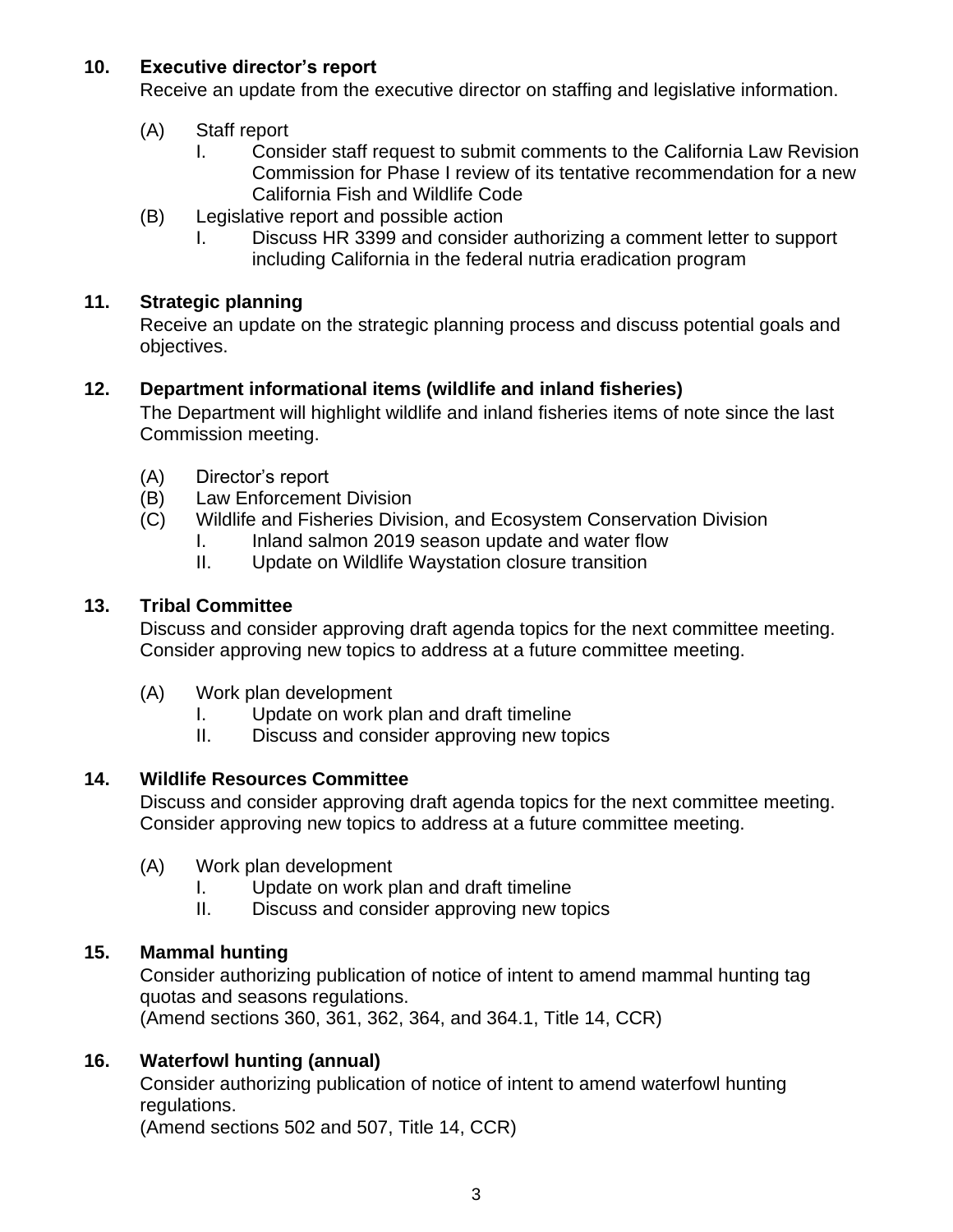# **17. Public use of Department of Fish and Wildlife lands**

Consider authorizing publication of notice of intent to amend wildlife areas and ecological reserves regulations. (Amend sections 550, 550.5, 551, 552, 630, and 702, Title 14, CCR)

#### **18. Central Valley sport fishing**

Consider authorizing publication of notice of intent to amend Central Valley sport fishing regulations.

(Amend sections 2.35 and 7.00, and amend subsections 7.50(b)(5), (68), (124), and (156.5), Title 14, CCR)

#### **19. Klamath River Basin sport fishing**

Consider authorizing publication of notice of intent to amend Klamath River Basin sport fishing regulations.

(Amend subsection 7.50(b)(91.1), Title 14, CCR)

#### **20. Upper Klamath-Trinity spring Chinook salmon sport fishing emergency regulations (90-day extension)**

Consider adopting a 90-day extension of the upper Klamath-Trinity river spring Chinook salmon emergency regulations.

(Re-adopt subsection 7.50(b)(91.2), Title 14, CCR)

#### **21. Upper Klamath-Trinity spring Chinook salmon sport fishing (certification of compliance)**

Consider authorizing publication of notice of intent to implement a certificate of compliance for the upper Klamath-Trinity river spring Chinook salmon emergency regulations.

(Add subsection 7.50(b)(91.2), Title 14, CCR)

## **22. Foothill yellow-legged frog**

Consider and potentially act on the petition, Department's evaluation report, and comments received to determine whether listing foothill yellow-legged frog (*Rana boylii*) as an endangered or threatened species under CESA is warranted. (Pursuant to sections 2075 and 2075.5, Fish and Game Code) Note: Findings will be adopted at a future meeting.

## **23. Status reviews for threatened and endangered species**

Receive status reviews from the Department for Baker's larkspur (*Delphinium bakeri*) and Clara Hunt's milkvetch (*Astragalus claranus)*, which are listed as threatened or endangered under CESA, including a presentation on the legal mandate and process. (Pursuant to Section 2077, Fish and Game Code)

## **24. Wildlife and inland fisheries petitions for regulation change**

Consider requests submitted by members of the public to adopt, amend, or repeal a regulation.

(Pursuant to Section 662, Title 14, CCR)

- (A) Action on current petitions
	- I. Petition #2019-019 AM 1: Remove reticulated Gila monster from list of restricted species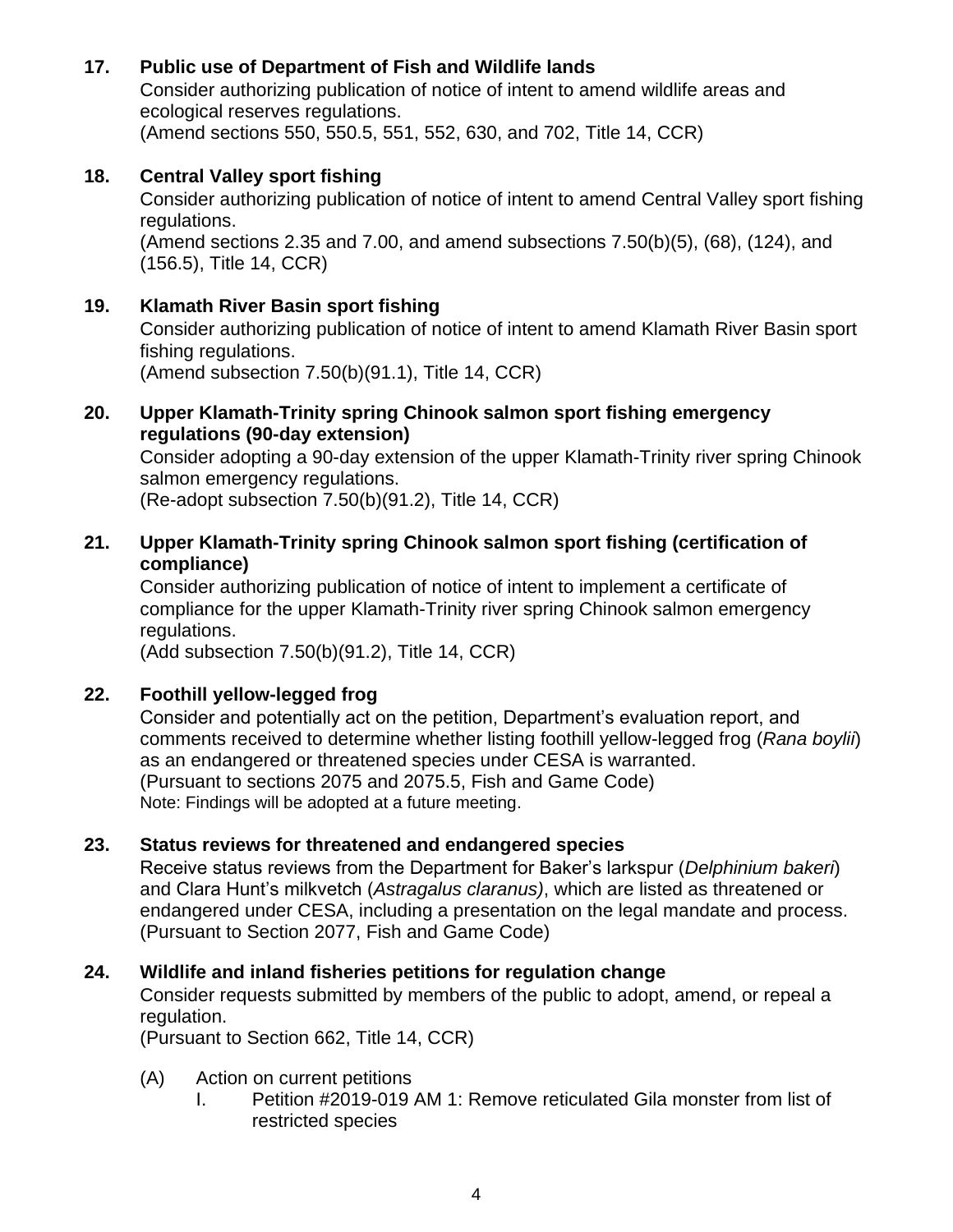- II. Petition #2019-020: Increase brown trout bag and possession limit within the Klamath-Trinity River basin
- III. Petition #2019-021: Change leader length restriction for fishing tackle in anadromous waters from less than six feet to less than thirteen feet
- (B) Action on pending regulation petitions referred to staff or the Department for review – None scheduled at this time
- **25. Wildlife and inland fisheries non-regulatory requests from previous meetings** Consider action on non-regulatory requests submitted by members of the public at previous meetings.

Recess

# **DAY 2 – DECEMBER 12, 2019, 8:30 AM**

Call to order/roll call to establish quorum

## **26. General public comment for items not on agenda**

Receive public comment regarding topics within the Commission's authority that are not included on the agenda.

Note: The Commission **may not** discuss or take action on any matter raised during this item, except to decide whether to place the matter on the agenda of a future meeting (sections 11125 and 11125.7(a), Government Code).

## **27. Department informational items (marine)**

The Department will highlight marine items of note since the last Commission meeting.

- (A) Director's report
- (B) Law Enforcement Division
- (C) Marine Region
	- I. Sea cucumber fishery collaborative management
	- II. Pacific Fishery Management Council update

# **28. Marine Resources Committee**

Discuss updates and recommendations from the November 5, 2019 committee meeting. Consider approving new topics to address at a future committee meeting.

- (A) November 5, 2019 meeting summary
	- I. Receive and consider adopting recommendations
- (B) Work plan development
	- I. Update on work plan and draft timeline
	- II. Discuss and consider approving new topics

# **29. Annual recreational ocean salmon and Pacific halibut regulations**

Receive and discuss an update on Pacific Fishery Management Council process and timeline, and automatic conformance to federal regulations. (Pursuant to Section 1.95, Title 14, CCR)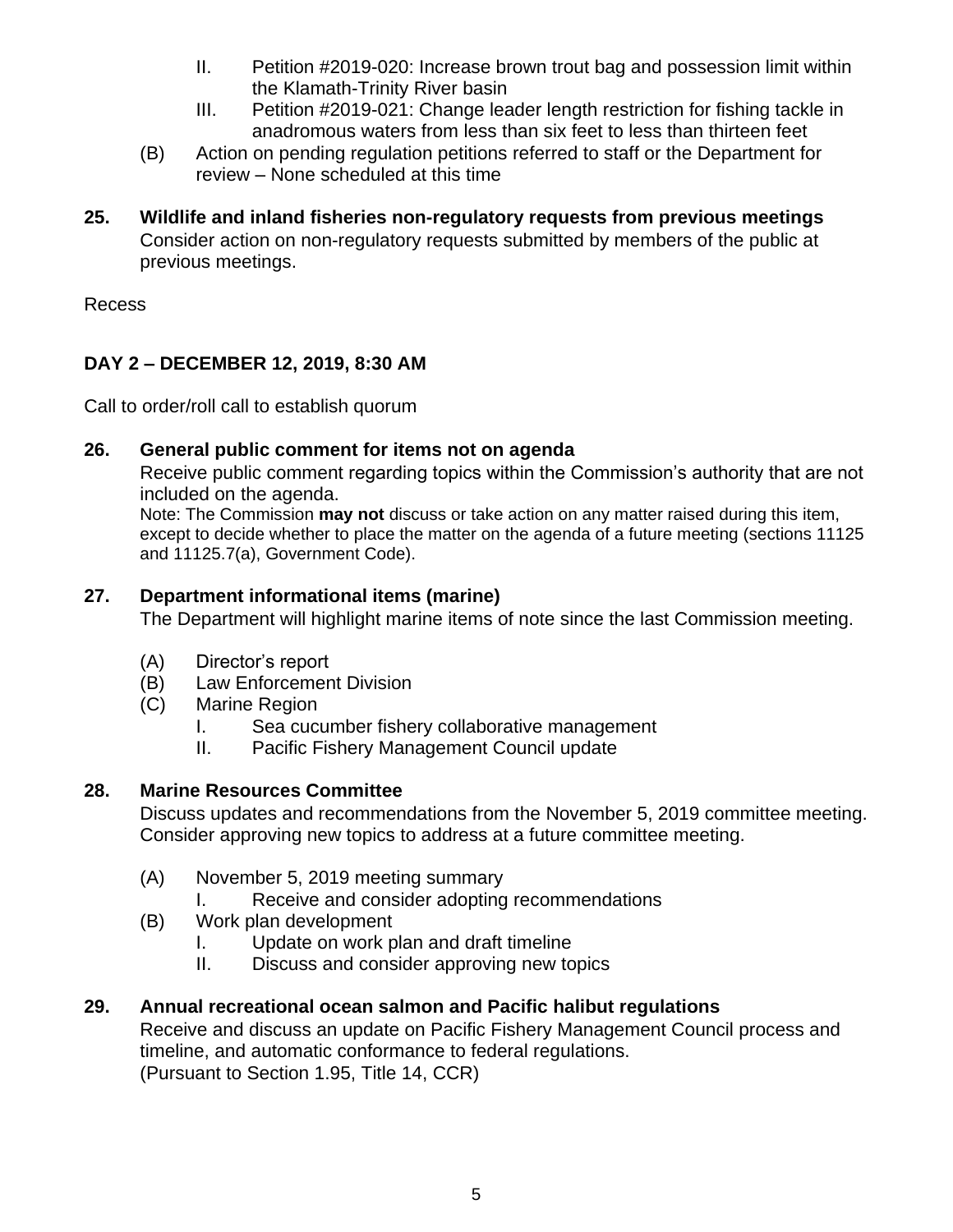## **30. Whale and turtle protections in the recreational Dungeness crab fishery**

Receive update and potentially provide direction on draft Department-proposed regulation changes to provide additional whale and turtle protections in the recreational Dungeness crab fishery.

## **31. Statewide Marine Protected Areas (MPAs) Program**

Receive annual report from the Department on management activities of its Statewide MPAs Program.

# **32. Marine Life Management Act (MLMA) Master Plan implementation**

Receive Department update and possibly provide direction on a draft prioritized list of fisheries for more focused management, as prescribed in the MLMA master plan prioritization framework.

# **33. Hog Island Oyster Company**

Consider approving lease amendments applied for by Hog Island Oyster Company for State Water Bottom Lease Nos. M-430-10, M-430-11, M-430-12, and M-430-15 for purposes of aquaculture in Tomales Bay. (Pursuant to Section 15400, Fish and Game Code)

#### **34. Charles Friend Oyster Company State Water Bottom Lease No. M-430-04**

Consider approving renewal of Charles Friend Oyster Company's State Water Bottom Lease No. M-430-04 for purposes of aquaculture in Tomales Bay for a period of 15 years. (Pursuant to Section 15406, Fish and Game Code)

#### **35. Marine items of interest from previous meetings**

These items are generally updates on agenda topics recently heard before the Commission.

(A) Department overview of razor clam sampling for domoic acid levels

## **36. Marine petitions for regulation change**

Consider requests submitted by members of the public to adopt, amend, or repeal a regulation.

(Pursuant to Section 662, Title 14, CCR)

- (A) Action on current petitions None scheduled at this time
- (B) Action on pending regulation petitions referred to staff or the Department for review
	- I. Petition #2019-004 Retrieval of abandoned lobster traps

## **37. Commission administrative items**

- (A) Next meeting February 5-6, 2020 in Sacramento (dates to be reconsidered)
- (B) Rulemaking timetable updates
- (C) New business

Adjourn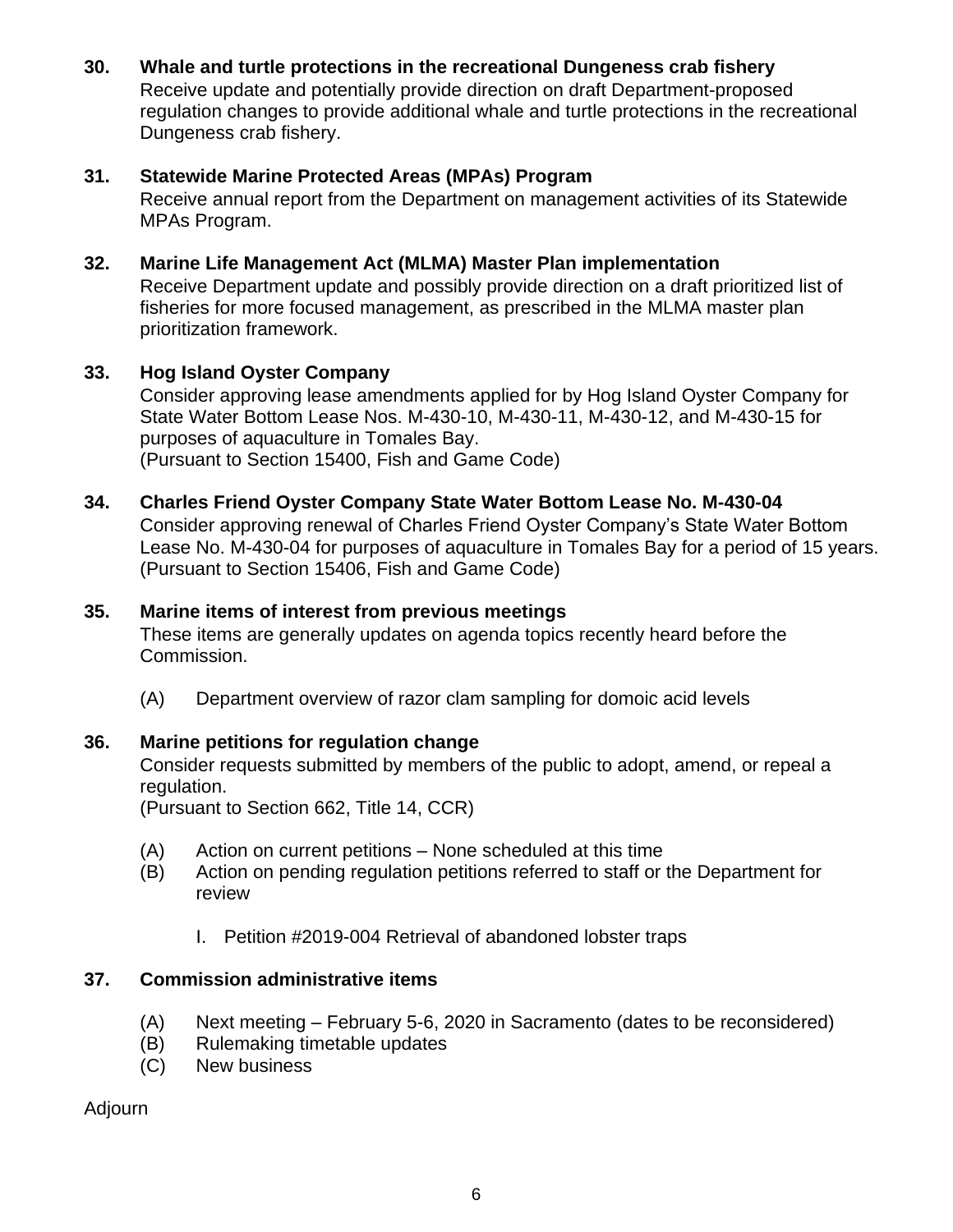# **EXECUTIVE SESSION**

(Not Open to Public)

At a convenient time during the regular agenda of the meeting listed above, the Commission will recess from the public portion of the agenda and conduct a closed session on the agenda items below. The Commission is authorized to discuss these matters in a closed session pursuant to Government Code Section 11126, subdivisions (a)(1), (c)(3), and (e)(1), and Fish and Game Code Section 309. After closed session, the Commission will reconvene in public session, which may include announcements about actions taken during closed session.

- (A) Pending litigation to which the Commission is a Party
	- I. Dennis Sturgell v. California Department of Fish and Wildlife, and California Fish and Game Commission (revocation of Dungeness crab vessel permit No. CT0544-T1)
	- II. Public Interest Coalition v. California Fish and Game Commission (CEQA compliance during adoption of dog collar regulation)
	- III. Aaron Lance Newman v. California Fish and Game Commission (revocation of hunting and sport fishing privileges)
	- IV. Adam Aliotti and Alicia Dawn, Inc. v. California Fish and Game Commission, and California Department of Fish and Wildlife (suspension of commercial fishing license and tier-1 spot prawn trap vessel permit)
	- V. Almond Alliance of California et al. v. California Fish and Game Commission and California Department of Fish and Wildlife (bumble bees California Endangered Species Act determination)
- (B) Possible litigation involving the Commission
- (C) Staffing
- (D) Deliberation and action on license and permit items
	- I. Consider Agency Case No. 18ALJ11-FGC, the appeal filed by Louis Ferrari regarding transferability of a nearshore fisheries permit.
	- II. Consider the Proposed Decision in Agency Case No. 18ALJ04-FGC, the appeal filed by Meo Nguyen regarding the Department's denial of a request to transfer a salmon vessel permit.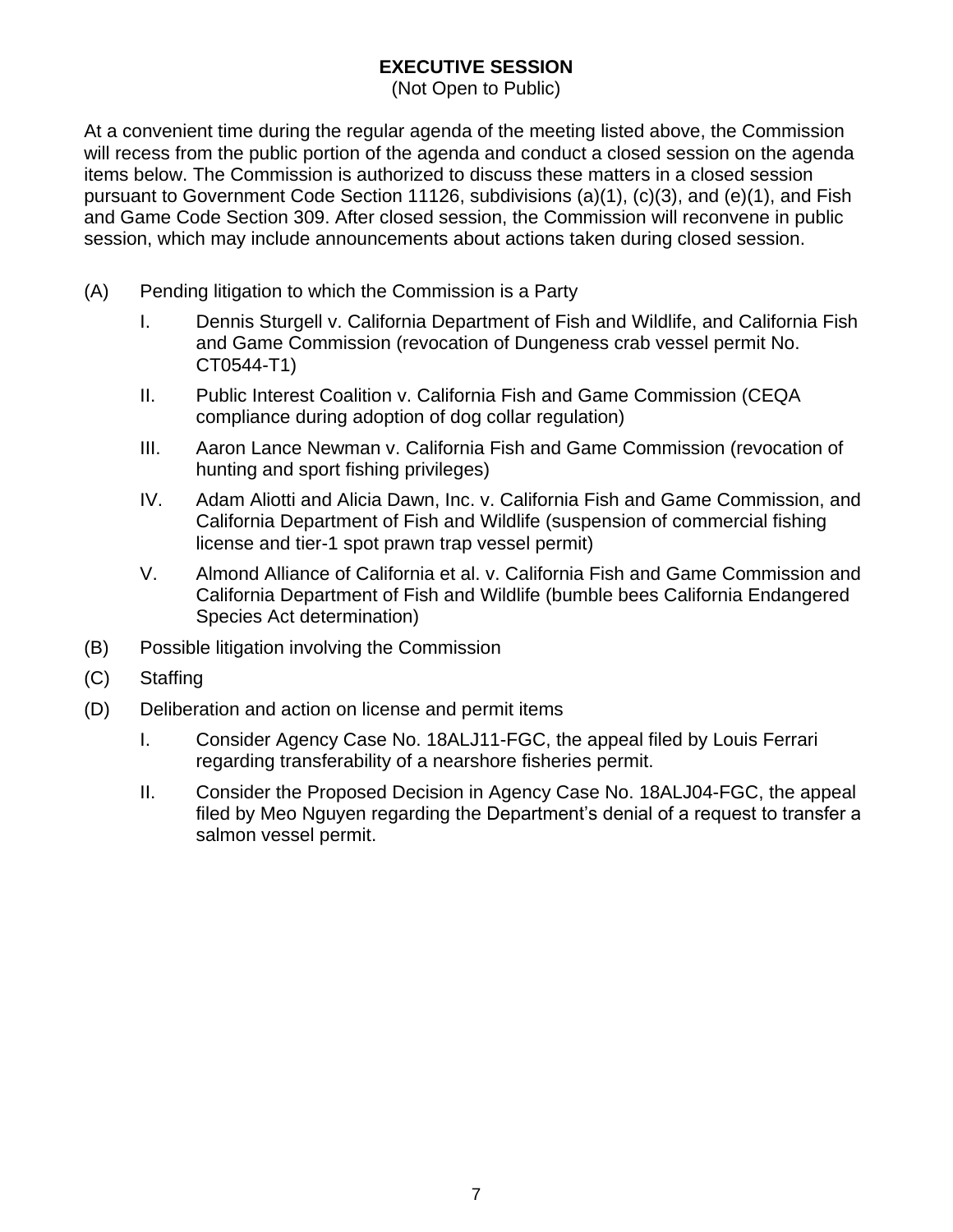# **California Fish and Game Commission 2020 Meeting Schedule**

#### **Note: As meeting dates and locations can change, please visit [www.fgc.ca.gov](http://www.fgc.ca.gov/) for the most current list of meeting dates and locations.**

| <b>Meeting Date</b>                             | <b>Commission Meeting</b>                                                                                 | <b>Committee Meeting</b>                                                                                                                              | <b>Other Meetings</b>                                                                                                                                |
|-------------------------------------------------|-----------------------------------------------------------------------------------------------------------|-------------------------------------------------------------------------------------------------------------------------------------------------------|------------------------------------------------------------------------------------------------------------------------------------------------------|
| January 16                                      |                                                                                                           | <b>Wildlife Resources</b><br>Los Angeles area                                                                                                         |                                                                                                                                                      |
| January 17                                      |                                                                                                           | <b>Tribal</b><br>Los Angeles area                                                                                                                     |                                                                                                                                                      |
| February 5 - 6<br>(dates to be<br>reconsidered) | <b>Natural Resources Building</b><br>Auditorium, First Floor<br>1416 Ninth Street<br>Sacramento, CA 95814 |                                                                                                                                                       |                                                                                                                                                      |
| March <sub>5</sub>                              |                                                                                                           | <b>Wildlife Resources*</b><br><b>Natural Resources Building</b><br>1416 Ninth Street<br>Sacramento, CA 95814                                          |                                                                                                                                                      |
|                                                 |                                                                                                           | * Purpose of meeting is to<br>discuss simplification of<br>statewide inland fishing<br>regulations proposal                                           |                                                                                                                                                      |
| March 17                                        |                                                                                                           | <b>Marine Resources</b><br>Justice Joseph A. Rattigan<br><b>Building</b><br>Conference Room 410<br>(4th Floor)<br>50 D Street<br>Santa Rosa, CA 95404 |                                                                                                                                                      |
| March 18                                        |                                                                                                           |                                                                                                                                                       | <b>Annual Tribal Planning</b><br>Justice Joseph A.<br>Rattigan Building<br>Conference Room 410<br>(4th Floor)<br>50 D Street<br>Santa Rosa, CA 95404 |
| April 15 - 16                                   | <b>Natural Resources Building</b><br>Auditorium, First Floor<br>1416 Ninth Street<br>Sacramento, CA 95814 |                                                                                                                                                       |                                                                                                                                                      |
| May 14                                          | <b>Teleconference</b><br>Santa Rosa, Sacramento,<br>Arcata and San Diego                                  |                                                                                                                                                       |                                                                                                                                                      |
| May 14                                          |                                                                                                           | <b>Wildlife Resources</b><br>Justice Joseph A. Rattigan<br><b>Building</b><br>Conference Room 410<br>50 D Street<br>Santa Rosa, CA 95404              |                                                                                                                                                      |
| June 24 - 25                                    | Santa Ana area                                                                                            |                                                                                                                                                       |                                                                                                                                                      |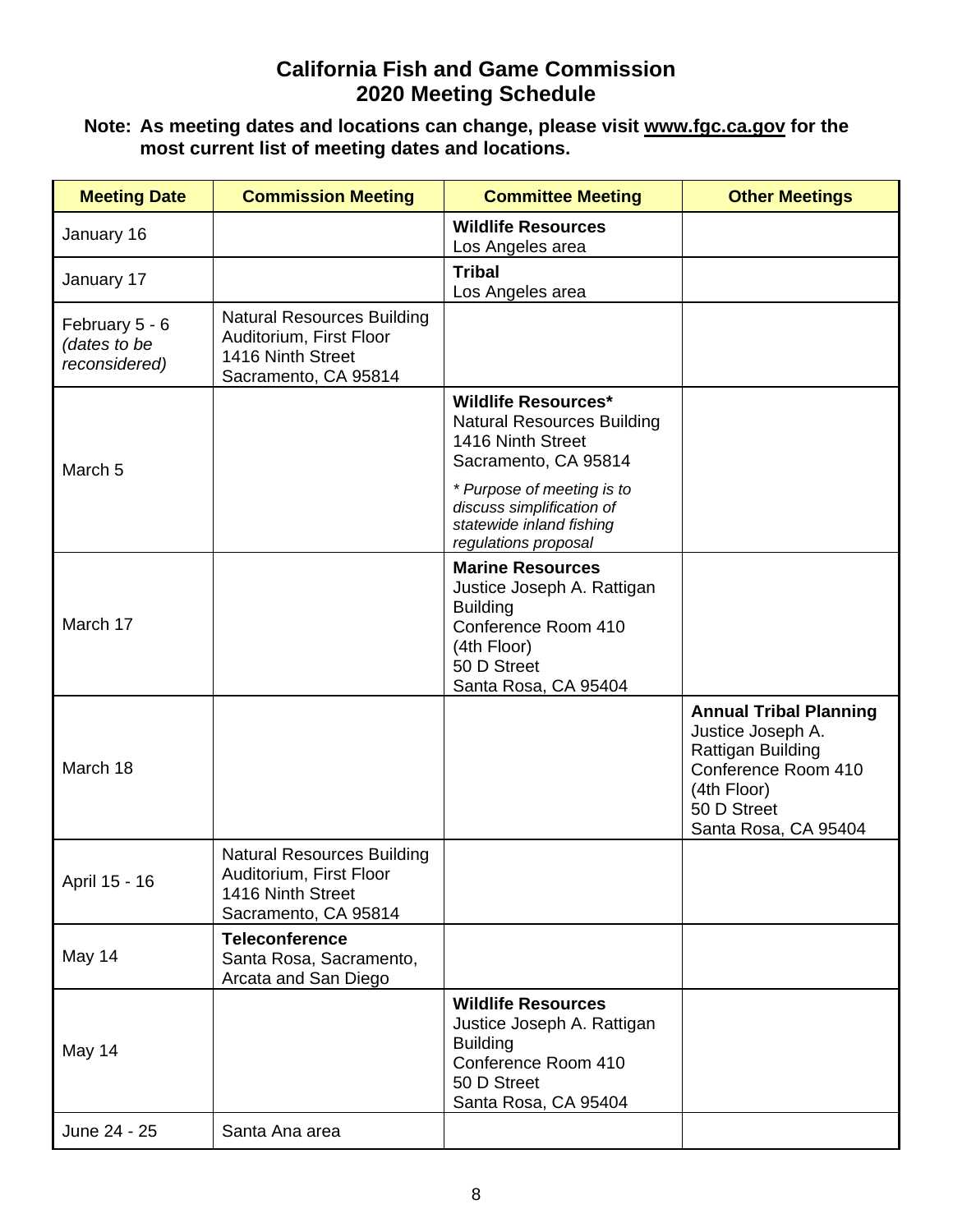| <b>Meeting Date</b> | <b>Commission Meeting</b>                                                      | <b>Committee Meeting</b>                                                                                                                | <b>Other Meetings</b> |
|---------------------|--------------------------------------------------------------------------------|-----------------------------------------------------------------------------------------------------------------------------------------|-----------------------|
| July 21             |                                                                                | <b>Marine Resources</b><br>San Clemente area                                                                                            |                       |
| August 18           |                                                                                | <b>Tribal</b><br>Fortuna area                                                                                                           |                       |
| August 19 - 20      | Fortuna area                                                                   |                                                                                                                                         |                       |
| September 17        |                                                                                | <b>Wildlife Resources</b><br><b>Natural Resources Building</b><br>Redwood Room, 14th Floor<br>1416 Ninth Street<br>Sacramento, CA 95814 |                       |
| October 14 - 15     | Elihu M Harris Building<br>Auditorium<br>1515 Clay Street<br>Oakland, CA 94612 |                                                                                                                                         |                       |
| November 9          |                                                                                | <b>Tribal</b><br>Monterey area                                                                                                          |                       |
| November 10         |                                                                                | <b>Marine Resources</b><br>Monterey area                                                                                                |                       |
| December 9 - 10     | San Diego area                                                                 |                                                                                                                                         |                       |

#### **OTHER 2020 MEETINGS OF INTEREST**

## **Association of Fish and Wildlife Agencies**

- March 8-13, Omaha, NE
- September 13-16, Sacramento, CA

#### **Pacific Fishery Management Council**

- March 3-9, Rohnert Park, CA
- April 3-10, Vancouver, WA
- June 11-18, San Diego, CA
- September 10-17, Spokane, WA
- November 13-20, Garden Grove, CA

## **Pacific Flyway Council**

- March 10 Omaha, NE
- August (date/location TBD)

#### **Western Association of Fish and Wildlife Agencies**

- January 9-12, Monterey, CA
- July 9-14, Park City, UT

#### **Wildlife Conservation Board**

- February 26, Sacramento, CA
- May 20, Sacramento, CA
- August 26, Sacramento, CA
- November 18, Sacramento, CA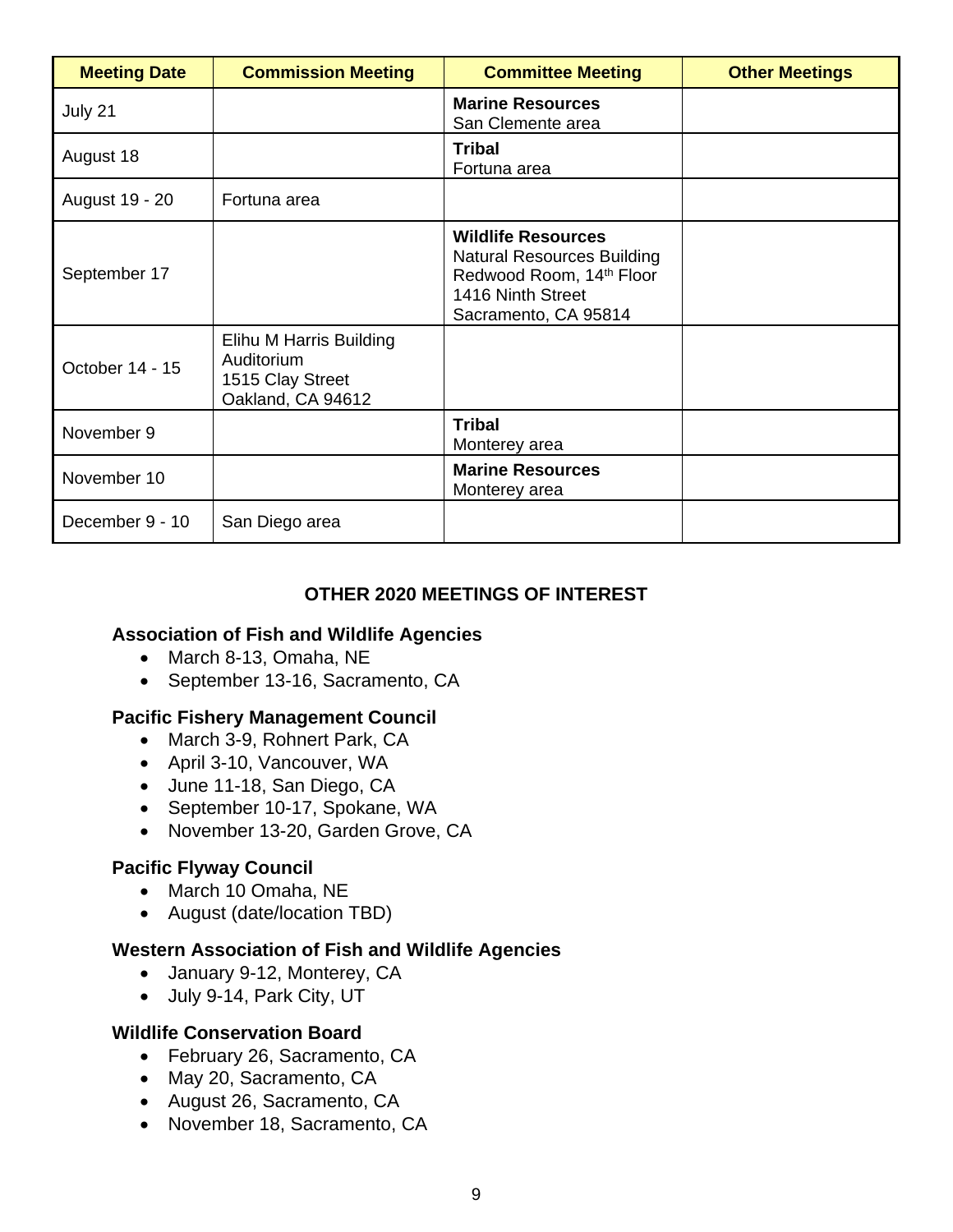# **IMPORTANT COMMISSION MEETING PROCEDURES INFORMATION**

# **WELCOME TO A MEETING OF THE CALIFORNIA FISH AND GAME COMMISSION**

This year marks the beginning of the 150th year of operation of the Commission in partnership with the California Department of Fish and Wildlife. Our goal is the preservation of our heritage and conservation of our natural resources through informed decision making; Commission meetings are vital in achieving that goal. In that spirit, we provide the following information to be as effective and efficient toward that end. Welcome and please let us know if you have any questions.

## **PERSONS WITH DISABILITIES**

Persons with disabilities needing reasonable accommodation to participate in public meetings or other Commission activities are invited to contact the Reasonable Accommodation Coordinator at (916) 651-1214. Requests for facility and/or meeting accessibility should be received at least 10 working days prior to the meeting to ensure the request can be accommodated.

#### **STAY INFORMED**

To receive meeting agendas and regulatory notices about those subjects of interest to you, please visit the Commission's website, [www.fgc.ca.gov,](file://///HQGroup3.AD.Dfg.Ca.Gov/HQ10/Groups/FGC/Meetings/Agendas/2019/12%20Dec%2011-12%20FGC/Drafts/www.fgc.ca.gov) to sign up on our electronic mailing lists.

#### **SUBMITTING WRITTEN COMMENTS**

The public is encouraged to comment on any agenda item. Submit written comments by one of the following methods: E-mail to [fgc@fgc.ca.gov;](file://///HQGroup3.AD.Dfg.Ca.Gov/HQ10/Groups/FGC/Meetings/Agendas/2019/12%20Dec%2011-12%20FGC/Drafts/fgc@fgc.ca.gov) mail to California Fish and Game Commission, P.O. Box 944209, Sacramento, CA 94244-2090; delivery to California Fish and Game Commission, 1416 Ninth Street, Room 1320, Sacramento, CA 95814; or hand-deliver to a Commission meeting. Materials provided to the Commission may be made available to the general public.

## **COMMENT DEADLINES**

The Written Comment Deadline for this meeting is 5:00 p.m. on November 27, 2019. Written comments received at the Commission office by this deadline will be made available to Commissioners prior to the meeting.

The Late Comment Deadline for this meeting is noon on December 6, 2019. Comments received by this deadline will be made available to Commissioners at the meeting.

After these deadlines, written comments may be delivered in person to the meeting – Please bring ten (10) copies of written comments to the meeting.

## **NON-REGULATORY REQUESTS**

All non-regulatory requests will follow a two-meeting cycle to ensure proper review and thorough consideration of each item. All requests submitted by the Late Comment Deadline (or heard during general public comment at the meeting) will be scheduled for receipt at this meeting and scheduled for consideration at the next business meeting.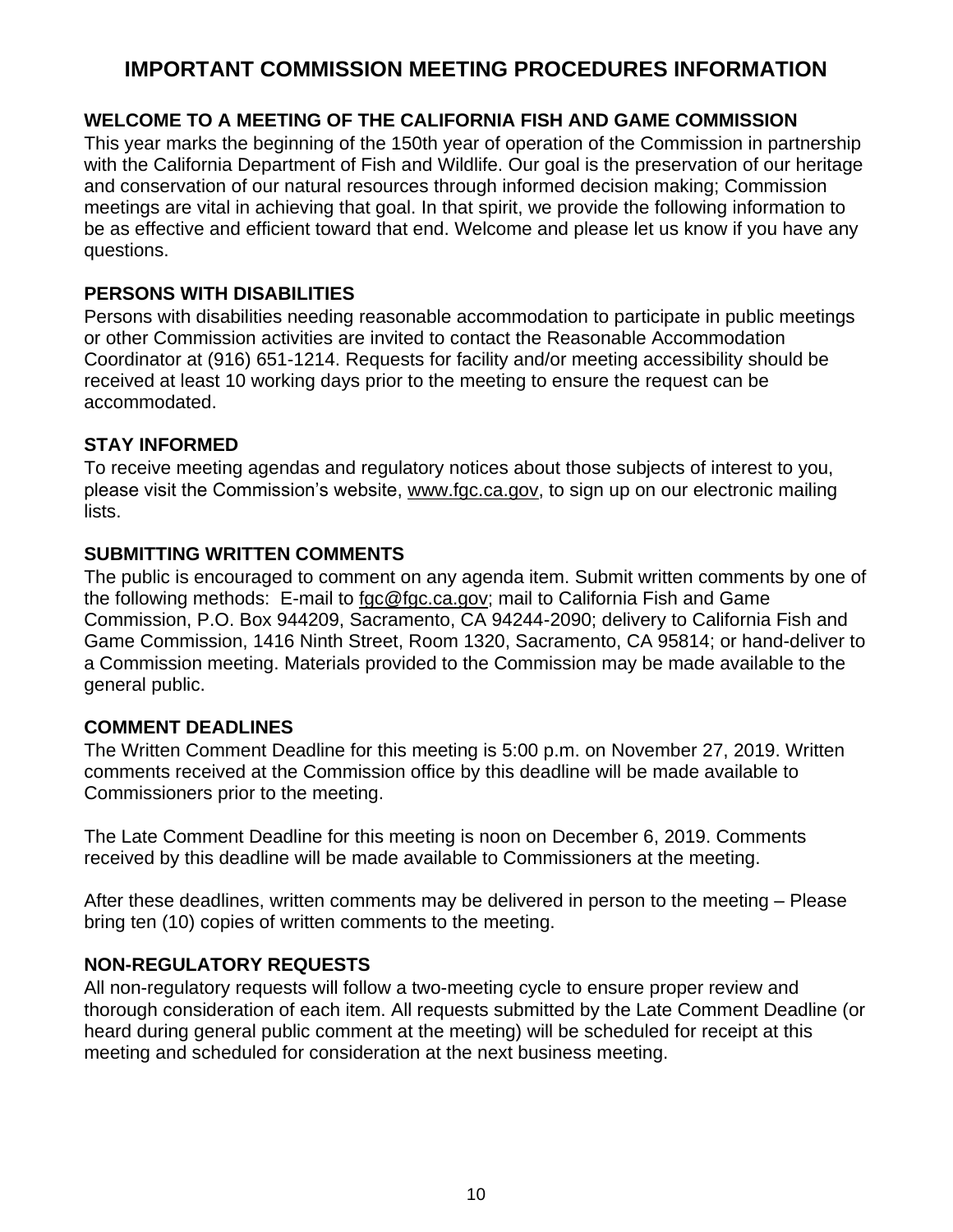# **PETITIONS FOR REGULATION CHANGE**

Any person requesting that the Commission adopt, amend, or repeal a regulation must complete and submit form FGC 1, titled, "Petition to the California Fish and Game Commission for Regulation Change" (as required by Section 662, Title 14, CCR). The form is available at [https://fgc.ca.gov/Regulations/Petition-for-Regulation-Change.](https://fgc.ca.gov/Regulations/Petition-for-Regulation-Change) To be received by the Commission at this meeting, petition forms must have been delivered by the Late Comment Deadline (or delivered during general public comment at the meeting). Petitions received at this meeting will be scheduled for consideration at the next business meeting, unless the petition is rejected under staff review pursuant to subsection 662(b), Title 14, CCR.

# **VISUAL PRESENTATIONS/MATERIALS**

All electronic presentations must be submitted by the Late Comment Deadline and approved by the Commission executive director before the meeting.

- 1. Electronic presentations must be provided by email to [fgc@fgc.ca.gov.](file://///HQGroup3.AD.Dfg.Ca.Gov/HQ10/Groups/FGC/Meetings/Agendas/2019/12%20Dec%2011-12%20FGC/Drafts/fgc@fgc.ca.gov)
- 2. All electronic formats must be Windows PC compatible.
- 3. It is recommended that a print copy of any electronic presentation be submitted in case of technical difficulties.
- 4. A data projector, laptop and presentation mouse will be available for use at the meeting.

# **CONSENT CALENDAR**

A summary of all items will be available for review at the meeting. Items on the consent calendar are generally non-controversial items for which no opposition has been received and will be voted upon under single action without discussion. Any item may be removed from the consent calendar by the Commission upon request of a Commissioner, the Department, or member of the public who wishes to speak to that item, to allow for discussion and separate action.

## **LASER POINTERS**

Laser pointers may only be used by a speaker during a presentation; use at any other time may result in arrest.

## **SPEAKING AT THE MEETING**

To speak on an agenda item, please complete a "Speaker Card" and give it to the designated staff member before the agenda item is announced. Cards will be available near the entrance of the meeting room. Only one speaker card is necessary for speaking to multiple items.

- 1. Speakers will be called in groups; please line up when your name is called.
- 2. When addressing the Commission, give your name and the name of any organization you represent, and provide your comments on the item under consideration.
- 3. If there are several speakers with the same concerns, please appoint a spokesperson and avoid repetitive testimony.
- 4. The presiding commissioner will allot between one and three minutes per speaker per agenda item, subject to the following exceptions:
	- a. The presiding commissioner may allow up to five minutes to an individual speaker if a minimum of three individuals who are present when the agenda item is called have ceded their time to the designated spokesperson, and the individuals ceding time forfeit their right to speak to the agenda item.